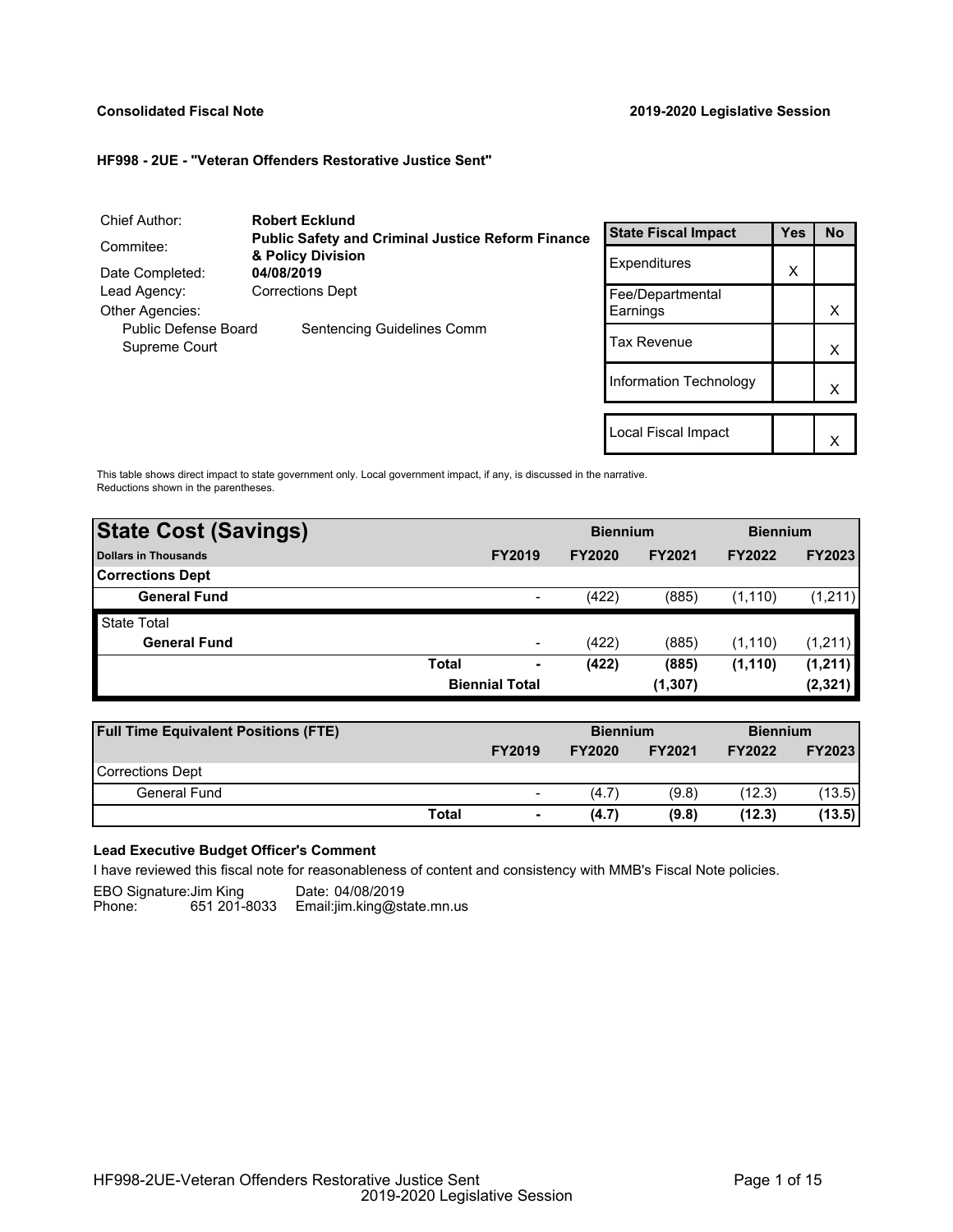This table shows direct impact to state government only. Local government impact, if any, is discussed in the narrative. Reductions are shown in parentheses.

\*Transfers In/Out and Absorbed Costs are only displayed when reported.

| State Cost (Savings) = 1-2                        |              | <b>Biennium</b>          |                          | <b>Biennium</b> |                          |               |
|---------------------------------------------------|--------------|--------------------------|--------------------------|-----------------|--------------------------|---------------|
| <b>Dollars in Thousands</b>                       |              | <b>FY2019</b>            | <b>FY2020</b>            | <b>FY2021</b>   | <b>FY2022</b>            | <b>FY2023</b> |
| <b>Corrections Dept</b>                           |              |                          |                          |                 |                          |               |
| General Fund                                      |              |                          | (422)                    | (885)           | (1, 110)                 | (1, 211)      |
|                                                   | Total        |                          | (422)                    | (885)           | (1, 110)                 | (1, 211)      |
|                                                   |              | <b>Biennial Total</b>    |                          | (1, 307)        |                          | (2,321)       |
| 1 - Expenditures, Absorbed Costs*, Transfers Out* |              |                          |                          |                 |                          |               |
| <b>Corrections Dept</b>                           |              |                          |                          |                 |                          |               |
| <b>General Fund</b>                               |              | -                        | (422)                    | (885)           | (1, 110)                 | (1,211)       |
|                                                   | <b>Total</b> |                          | (422)                    | (885)           | (1, 110)                 | (1, 211)      |
|                                                   |              | <b>Biennial Total</b>    |                          | (1, 307)        |                          | (2, 321)      |
| 2 - Revenues, Transfers In*                       |              |                          |                          |                 |                          |               |
| <b>Corrections Dept</b>                           |              |                          |                          |                 |                          |               |
| <b>General Fund</b>                               |              | $\overline{\phantom{a}}$ | $\overline{\phantom{0}}$ |                 | $\overline{\phantom{a}}$ |               |
|                                                   | <b>Total</b> |                          |                          |                 |                          |               |
|                                                   |              | <b>Biennial Total</b>    |                          |                 |                          |               |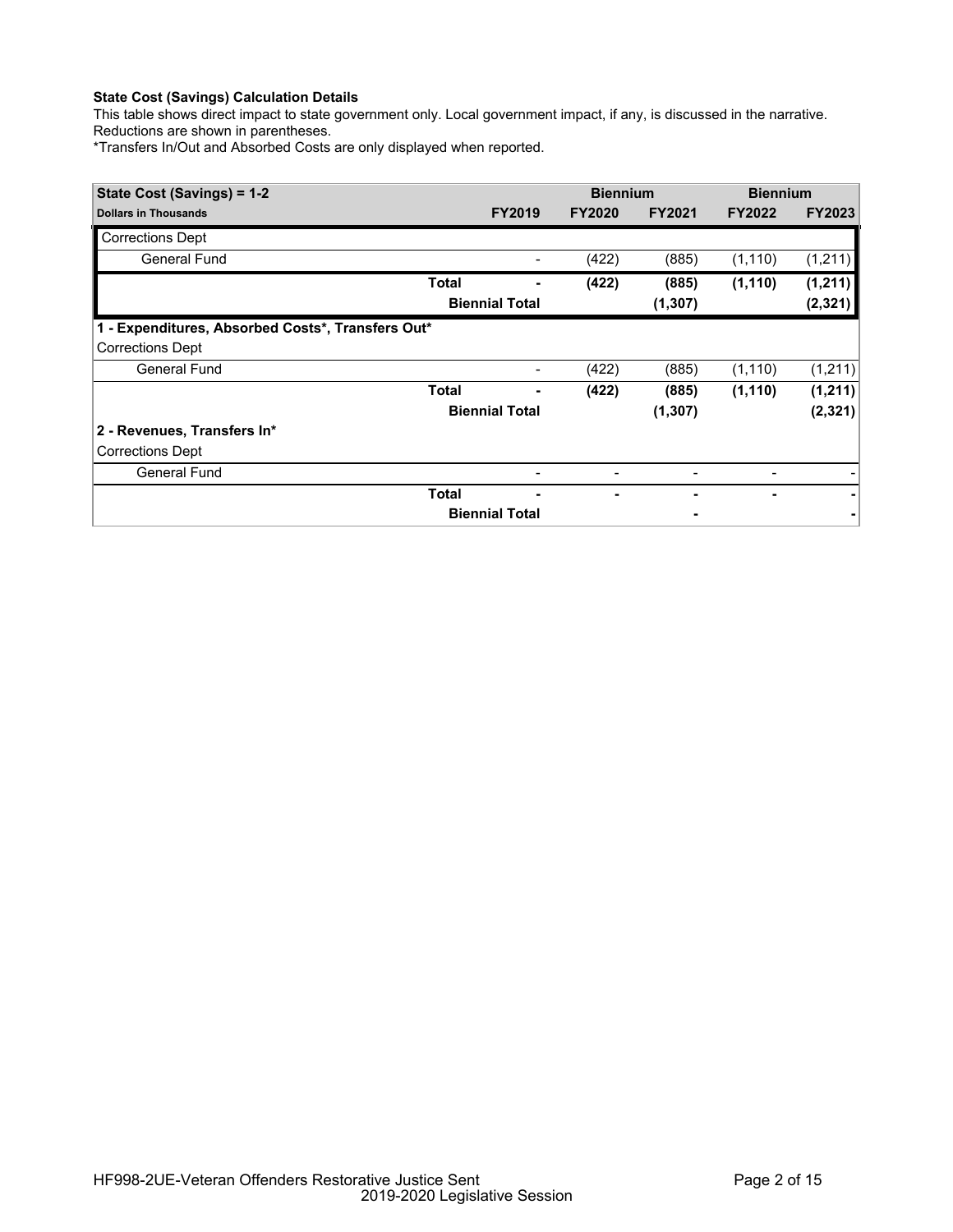$\mathsf{X}$ 

## **HF998 - 2UE - "Veteran Offenders Restorative Justice Sent"**

| Chief Author:   | <b>Robert Ecklund</b>                                          |                              |            |           |
|-----------------|----------------------------------------------------------------|------------------------------|------------|-----------|
|                 | <b>Public Safety and Criminal Justice Reform Finance &amp;</b> | <b>State Fiscal Impact</b>   | <b>Yes</b> | <b>No</b> |
| Commitee:       | <b>Policy Division</b>                                         | Expenditures                 |            |           |
| Date Completed: | 04/08/2019                                                     |                              | X          |           |
| Agency:         | <b>Corrections Dept</b>                                        | Fee/Departmental<br>Earnings |            | X         |
|                 |                                                                | <b>Tax Revenue</b>           |            | X         |
|                 |                                                                | Information Technology       |            | Χ         |
|                 |                                                                |                              |            |           |
|                 |                                                                | Local Fiscal Impact          |            | $\lambda$ |

This table shows direct impact to state government only. Local government impact, if any, is discussed in the narrative. Reductions shown in the parentheses.

| <b>State Cost (Savings)</b> |              |                       | <b>Biennium</b> |               | <b>Biennium</b> |               |
|-----------------------------|--------------|-----------------------|-----------------|---------------|-----------------|---------------|
| <b>Dollars in Thousands</b> |              | <b>FY2019</b>         | <b>FY2020</b>   | <b>FY2021</b> | <b>FY2022</b>   | <b>FY2023</b> |
| <b>General Fund</b>         |              | -                     | (422)           | (885)         | (1, 110)        | (1, 211)      |
|                             | <b>Total</b> |                       | (422)           | (885)         | (1, 110)        | (1,211)       |
|                             |              | <b>Biennial Total</b> |                 | (1, 307)      |                 | (2, 321)      |
|                             |              |                       |                 |               |                 |               |

| <b>Full Time Equivalent Positions (FTE)</b> |              |                          | <b>Biennium</b> |               | <b>Biennium</b> |               |
|---------------------------------------------|--------------|--------------------------|-----------------|---------------|-----------------|---------------|
|                                             |              | <b>FY2019</b>            | <b>FY2020</b>   | <b>FY2021</b> | <b>FY2022</b>   | <b>FY2023</b> |
| General Fund                                |              | $\overline{\phantom{a}}$ | (4.7)           | (9.8)         | (12.3)          | (13.5)        |
|                                             | <b>Total</b> | $\blacksquare$           | (4.7)           | (9.8)         | (12.3)          | (13.5)        |

# **Executive Budget Officer's Comment**

I have reviewed this fiscal note for reasonableness of content and consistency with MMB's Fiscal Note policies.

EBO Signature:Jim King ----Date: 3/28/2019 7:41:25 PM

651 201-8033 Email:jim.king@state.mn.us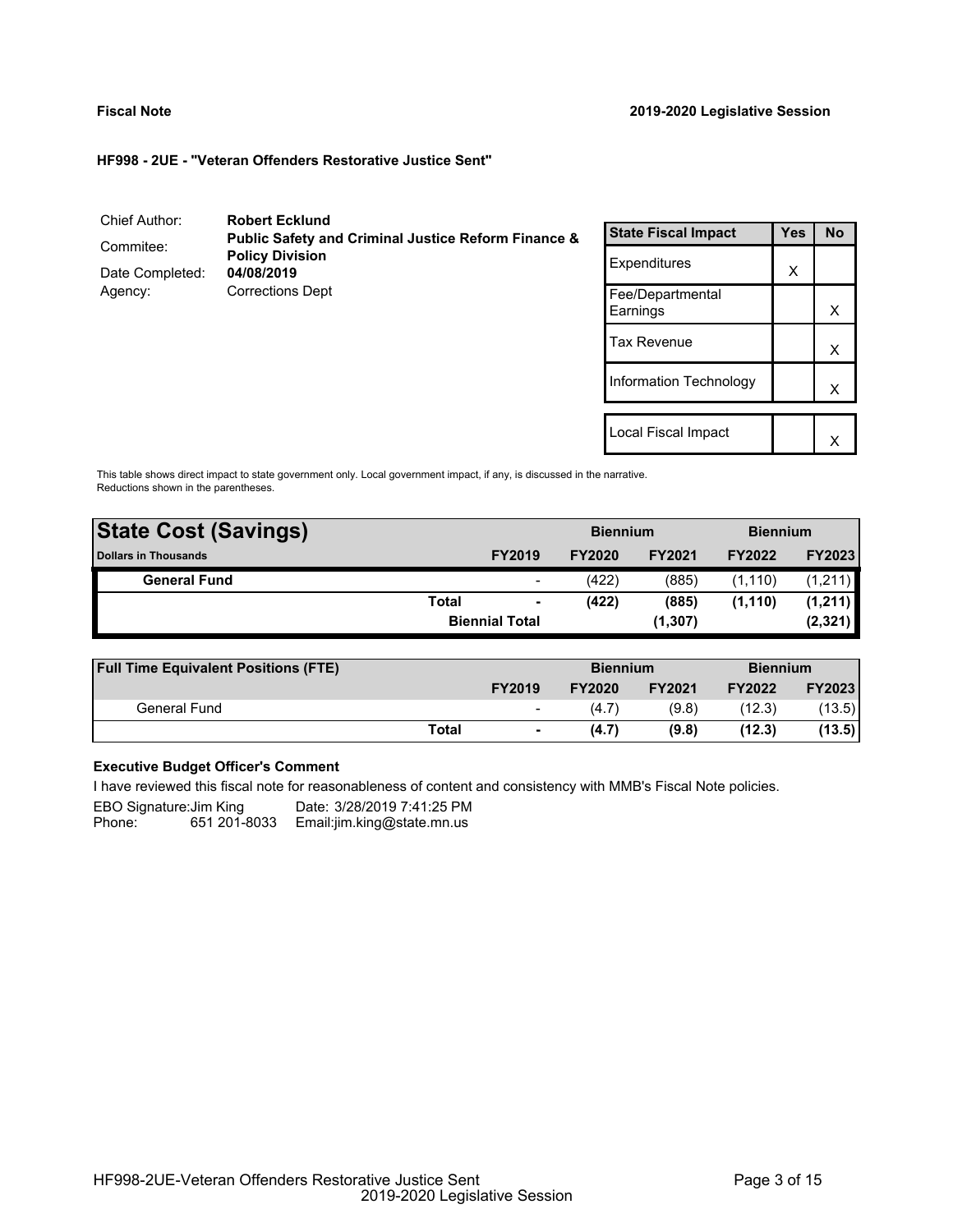This table shows direct impact to state government only. Local government impact, if any, is discussed in the narrative. Reductions are shown in parentheses.

\*Transfers In/Out and Absorbed Costs are only displayed when reported.

| State Cost (Savings) = 1-2                        |              |                       | <b>Biennium</b> |               | <b>Biennium</b> |               |
|---------------------------------------------------|--------------|-----------------------|-----------------|---------------|-----------------|---------------|
| <b>Dollars in Thousands</b>                       |              | <b>FY2019</b>         | <b>FY2020</b>   | <b>FY2021</b> | <b>FY2022</b>   | <b>FY2023</b> |
| <b>General Fund</b>                               |              |                       | (422)           | (885)         | (1, 110)        | (1,211)       |
|                                                   | <b>Total</b> |                       | (422)           | (885)         | (1, 110)        | (1,211)       |
|                                                   |              | <b>Biennial Total</b> |                 | (1, 307)      |                 | (2, 321)      |
| 1 - Expenditures, Absorbed Costs*, Transfers Out* |              |                       |                 |               |                 |               |
| <b>General Fund</b>                               |              |                       | (422)           | (885)         | (1, 110)        | (1,211)       |
|                                                   | <b>Total</b> |                       | (422)           | (885)         | (1, 110)        | (1,211)       |
|                                                   |              | <b>Biennial Total</b> |                 | (1, 307)      |                 | (2, 321)      |
| 2 - Revenues, Transfers In*                       |              |                       |                 |               |                 |               |
| <b>General Fund</b>                               |              |                       |                 |               |                 |               |
|                                                   | <b>Total</b> | ۰                     | ٠               | ٠             | ٠               | ۰             |
|                                                   |              | <b>Biennial Total</b> |                 |               |                 |               |

## **Bill Description**

The proposed legislation would establish presentence supervision procedures for veterans with service-related disorders facing felony charges. If a defendant is a service member or veteran charged with an offense no more severe than severity level 7 who could be sentenced to a county jail or state correctional facility, and the defendant alleges that the offense was committed as a result of sexual trauma, traumatic brain injury, post-traumatic stress disorder, substance abuse, or mental health conditions stemming from military service, then the court must, before entering a guilty plea, make a determination as to the alleged service-related disorder. If the offense is found or stipulated to be related to a service-related disorder, if the defendant is otherwise eligible for probation, and if the defendant pleads guilty and consents to the deferred judgment procedure, then the court must defer further proceedings without adjudicating guilt and place the defendant on probation. When available, the court and treatment program shall collaborate with the Minnesota Department of Veterans Affairs and the United States Department of Veterans Affairs to maximize services and benefits. The offender may be supervised by veterans treatment court programs where available.

If residential treatment is ordered as a condition of probation, the defendant shall earn service credit for residential treatment time served.

The legislation would establish dismissal relief for defendants who were eligible for deferred judgment procedures at the time they were placed on probation. After notice to the victim and prosecutor, and hearing, a court must discharge such a person and dismiss the proceedings, without adjudication of guilt, if the defendant is in substantial compliance with probation conditions, has successfully participated in court-ordered treatment and services to address the service-related disorder, does not represent a health or safety danger, and whose demonstrated significant benefit from the court-ordered education, treatment or rehabilitation clearly shows that discharge and dismissal is in the interests of justice. If the offender violates the conditions of probation, the court may enter an adjudication of guilt and proceed as otherwise provided.

Alternative relief would be established for offenses where the presumptive sentence is commitment to prison; for such offenses the court may employ the listed factors to justify a mitigated dispositional or durational departure, or any appropriate sentence, a finding of those factors would cause a defendant to be presumably amenable to probation. Offenses subject to predatory offender registration would be exempt from dismissal procedures.

Optional veterans' courts and local diversion programs would be authorized under the provisions of this bill.

# **Assumptions**

The Minnesota Sentencing Guidelines Commission (MSGC) assumes that neither the dismissal nor departure of relief would be available to an offender facing a mandatory, executed prison term for which no departure is permitted.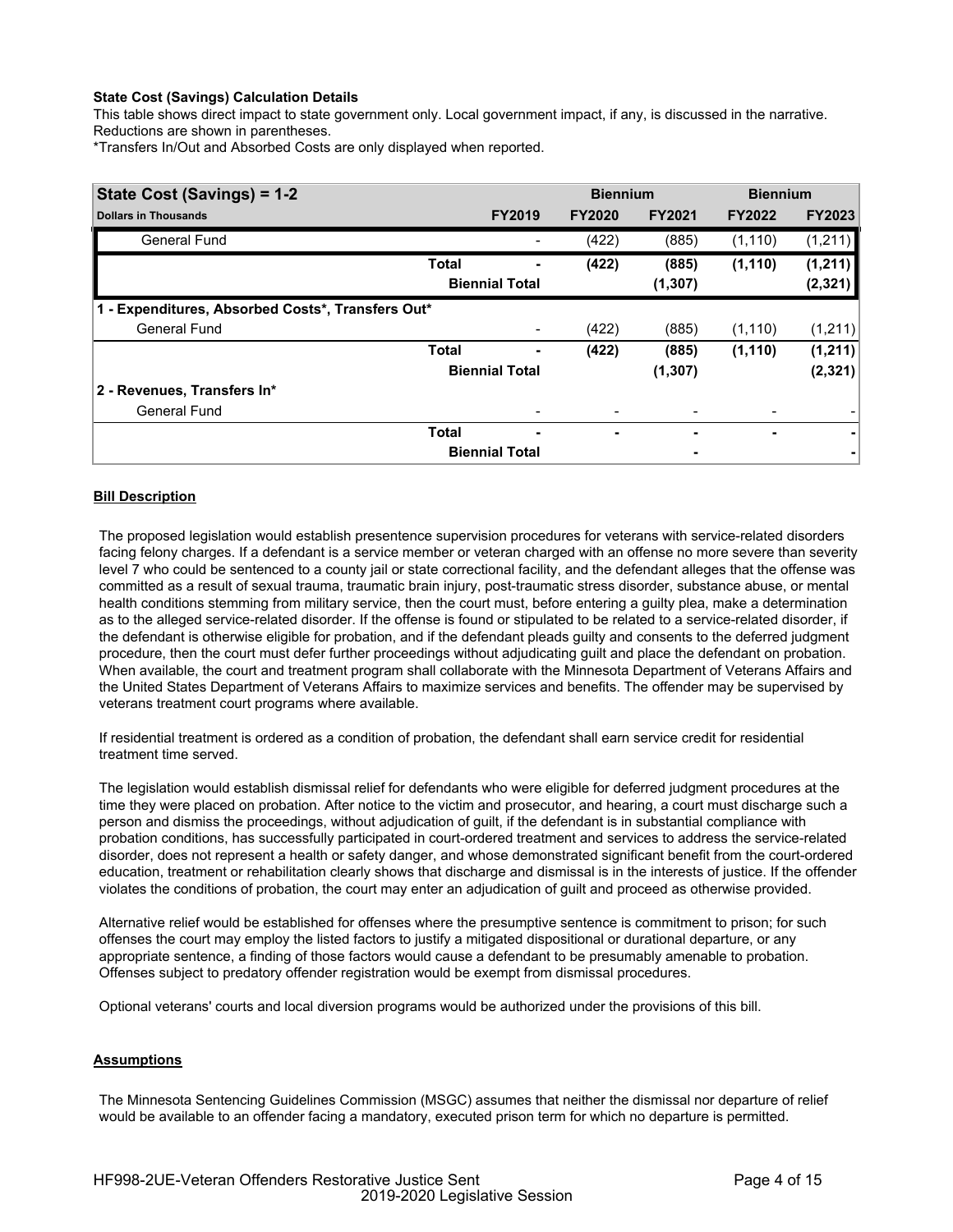The MSGC assumes the dismissal relief would not be available for offenders facing presumptive commitment to prison; only the departure relief would be available.

The MSGC assumes a finding of the factors listed in subd. 2(a) would effectively nullify the presumption of commitment that might otherwise exist for such offenders.

The MSGC assumes the provisions of this bill would apply to offenses on the Drug Offender Grid ranked at severity level 7/D7 or below.

The MSGC assumes the dismissal procedures and the departure procedures would apply to any offender on probation as of August 1, 2019, who can establish eligibility and can establish the existence of the factors found in subd. 2(a).

The MSGC has no information as to how many felony offenses are committed by veterans and how many might qualify for the discharge and dismissal procedure.

Six percent of offenders incarcerated in a Minnesota correctional facility (569 of 9,479) on January 1, 2019 self-reported that they were a veteran.

A Bureau of Justice report indicates that, from 2011 - 2012, eight percent of state and federal inmates were reported veterans, and about one-half of them were diagnosed with a mental health disorder.

It is therefore assumed that about three percent of Minnesota Department of Corrections (DOC) inmates are veterans with a mental health disorder. It is not known how many of those mental health disorders are service-connected or offenseconnected.

Assuming one-third are both service- and offense-connected and would have been able to satisfactorily complete probation and meet the requirements of this bill, it is assumed that one percent of DOC inmates would have been eligible for departure under the provisions of this bill; so it is therefore assumed that one percent of offenders in the future who would otherwise receive prison sentences would be eligible for departure, excluding offenders on the sex offender grid, predatory offenses, and offenses ranked at severity level 8/D8 and above.

The MSGC estimates the provisions of this bill would result in 31 additional offenders a year receiving mitigated dispositional departures, however it is possible that many veterans who commit offenses due to mental health issues resulting from military service who are amenable to probation are already receiving mitigated dispositional departures.

The MSGC estimates the provisions of this bill would result in 113 offenders receiving deferrals and dismissals. They would serve less time in local correctional facilities because they would receive credit for time in treatment. It is not known how many of those deferrals might end in probation violations which could end in the imposition of a sentence.

The MSGC estimates the number of prison beds saved could eventually reach 56 beds per year.

The MSGC estimates that bed savings would be 30 beds in FY2020, 45 beds in FY2021, 52 beds in FY2022, 55 beds in FY2023 and FY2024, and 56 beds in FY2025 and each subsequent year.

Prison bed savings are based on a marginal per diem cost of \$61.57 for each fiscal year. This includes marginal costs for all facility, private and public bed rental, health care and support costs.

The annual savings are estimated by multiplying the number of prison beds by the subsequent annual per diem. Unless otherwise noted, prison beds are phased out on a quarterly basis.

Prison bed FTE impact for the decrease in the offender population assumes 80 percent of the ongoing bed impact is personnel-related and the average salary per FTE is \$72,000 including benefits.

There would be some minimal impact to supervision caseloads statewide if offenders receive probation dismissals sooner than they would have if a sentence had been imposed.

This bill would be effective August 1, 2019.

# **Expenditure and/or Revenue Formula**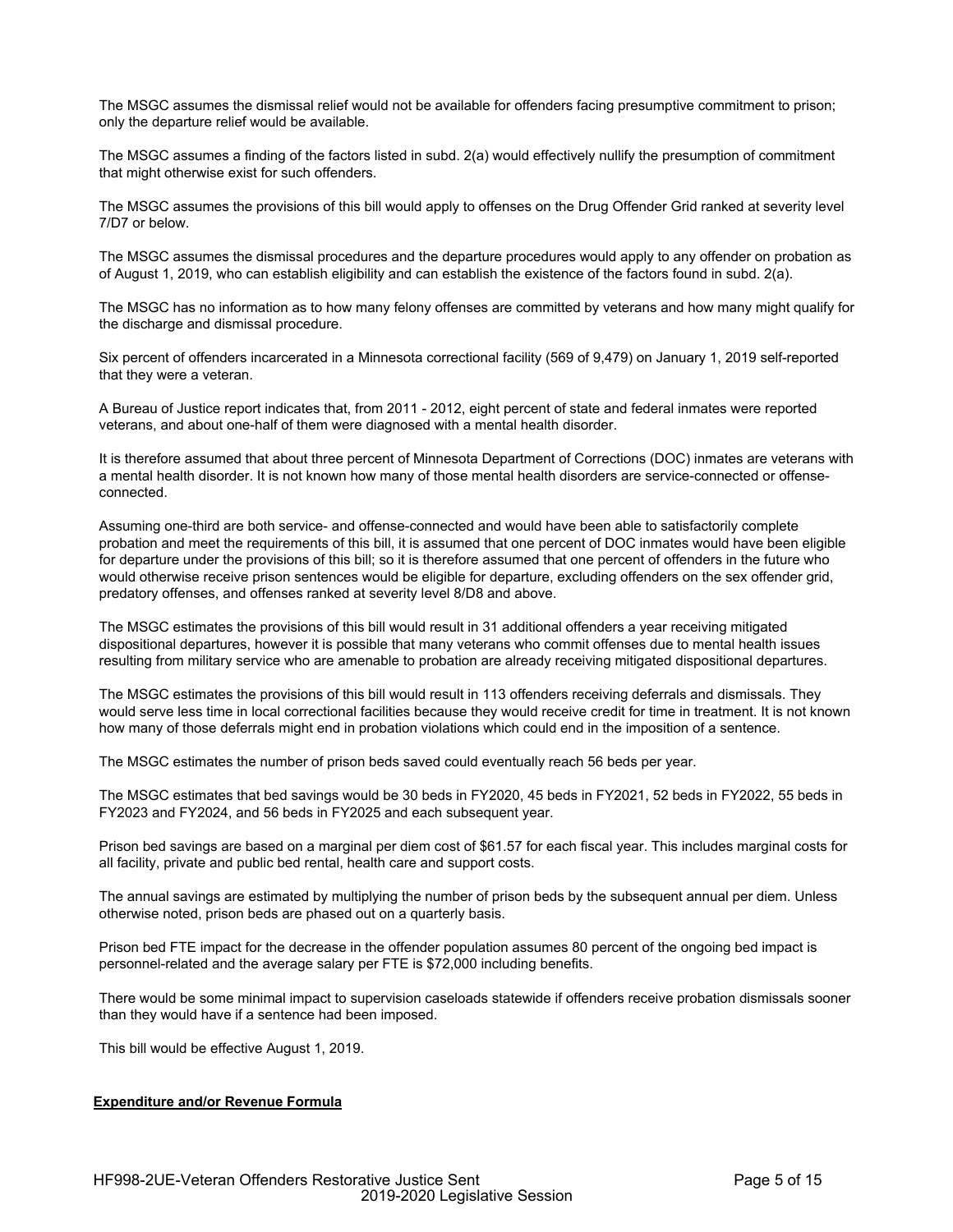# Costs/(Savings) for Prison Beds - DOC

| <b>Fiscal Year</b>            | 2020    | 2021    | 2022         | 2023              |
|-------------------------------|---------|---------|--------------|-------------------|
| Number of Prison Beds         | -30     | -45     | -52          | -55               |
| Cost of Prison Beds (in 000s) | (\$422) | (\$885) | $($ \$1,110) | $\vert$ (\$1,211) |
| FTEs                          | $-4.7$  | $-98$   | $-12.3$      | $-13.5$           |

## **Long-Term Fiscal Considerations**

Estimated prison bed savings would reach \$1.258 million in FY2026 and continue into subsequent years.

## **Local Fiscal Impact**

There may be some savings for local correctional resources as result of this bill if qualifying veterans serve less time in local correctional facilities. The MSGC cannot identify the number of veteran offenders, and cannot estimate an impact at this time.

## **References/Sources**

Minnesota Sentencing Guidelines Commission

Department of Corrections staff

**Agency Contact:** Karen Juneski 651-361-7259

**Agency Fiscal Note Coordinator Signature:** Chris Dodge **Date:** 3/28/2019 5:02:06 PM

**Phone:** 651 361-7264 **Email:** Chris.Dodge@state.mn.us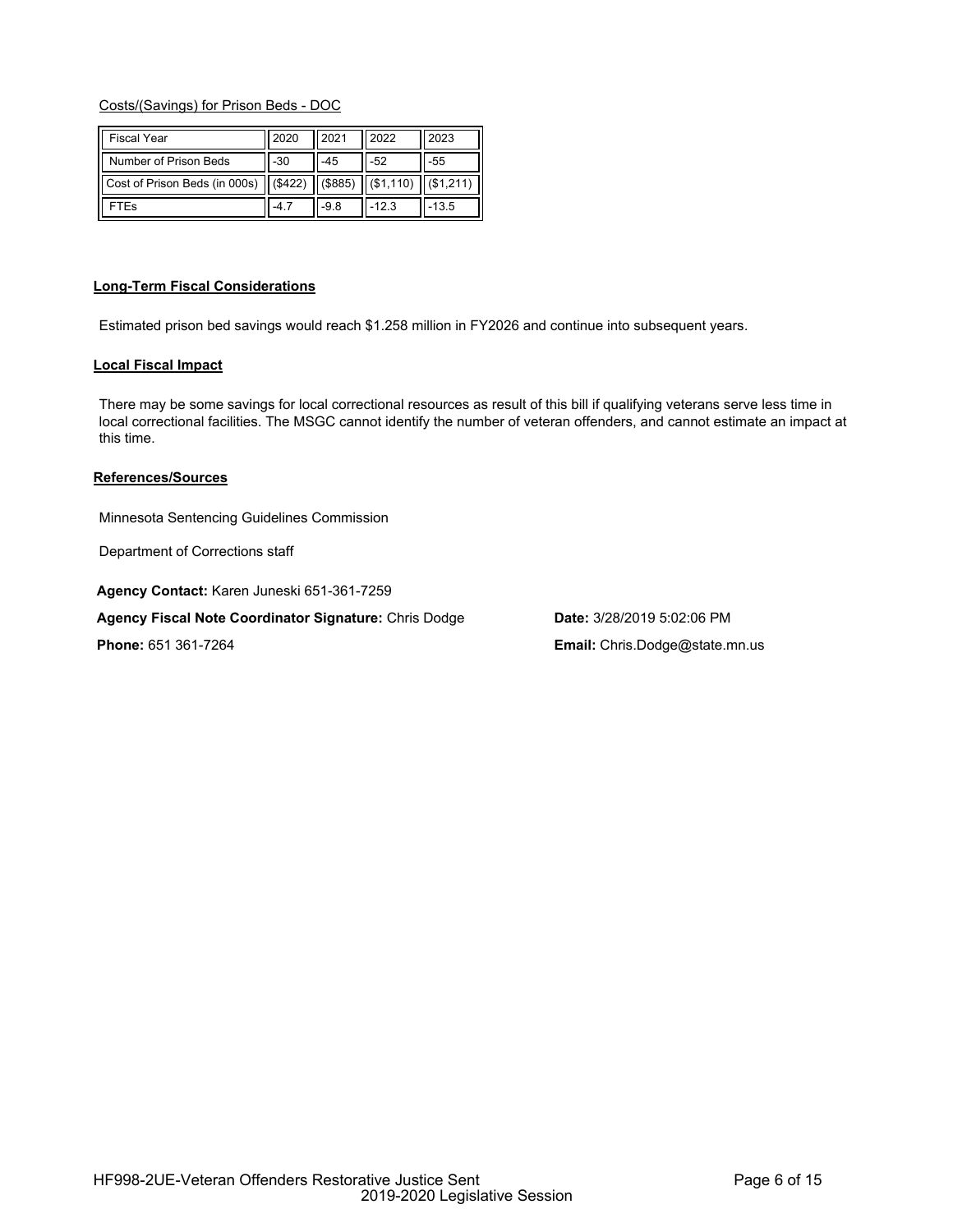X

**HF998 - 2UE - "Veteran Offenders Restorative Justice Sent"**

| Chief Author:                | <b>Robert Ecklund</b>                                          |                              |            |           |
|------------------------------|----------------------------------------------------------------|------------------------------|------------|-----------|
|                              | <b>Public Safety and Criminal Justice Reform Finance &amp;</b> | <b>State Fiscal Impact</b>   | <b>Yes</b> | <b>No</b> |
| Commitee:<br>Date Completed: | <b>Policy Division</b><br>04/08/2019                           | Expenditures                 |            | X         |
| Agency:                      | Public Defense Board                                           | Fee/Departmental<br>Earnings |            | X         |
|                              |                                                                | Tax Revenue                  |            | X         |
|                              |                                                                | Information Technology       |            | Χ         |
|                              |                                                                | Local Fiscal Impact          |            | $\lambda$ |

This table shows direct impact to state government only. Local government impact, if any, is discussed in the narrative. Reductions shown in the parentheses.

| <b>State Cost (Savings)</b> | <b>Biennium</b>       |               |                          | <b>Biennium</b>          |               |
|-----------------------------|-----------------------|---------------|--------------------------|--------------------------|---------------|
| <b>Dollars in Thousands</b> | <b>FY2019</b>         | <b>FY2020</b> | <b>FY2021</b>            | <b>FY2022</b>            | <b>FY2023</b> |
| <b>Total</b>                | ۰                     | ۰             | $\overline{\phantom{0}}$ | $\overline{\phantom{0}}$ |               |
|                             | <b>Biennial Total</b> |               | $\overline{\phantom{a}}$ |                          |               |
|                             |                       |               |                          |                          |               |

| <b>Full Time Equivalent Positions (FTE)</b> |               |   | <b>Biennium</b> |               | <b>Biennium</b> |               |
|---------------------------------------------|---------------|---|-----------------|---------------|-----------------|---------------|
|                                             | <b>FY2019</b> |   | <b>FY2020</b>   | <b>FY2021</b> | <b>FY2022</b>   | <b>FY2023</b> |
|                                             | Total         | - |                 |               |                 |               |

# **Executive Budget Officer's Comment**

I have reviewed this fiscal note for reasonableness of content and consistency with MMB's Fiscal Note policies.

EBO Signature:Jim King Date: 3/25/2019 7:27:03 PM<br>Phone: 651 201-8033 Email:jim.king@state.mn.us 651 201-8033 Email:jim.king@state.mn.us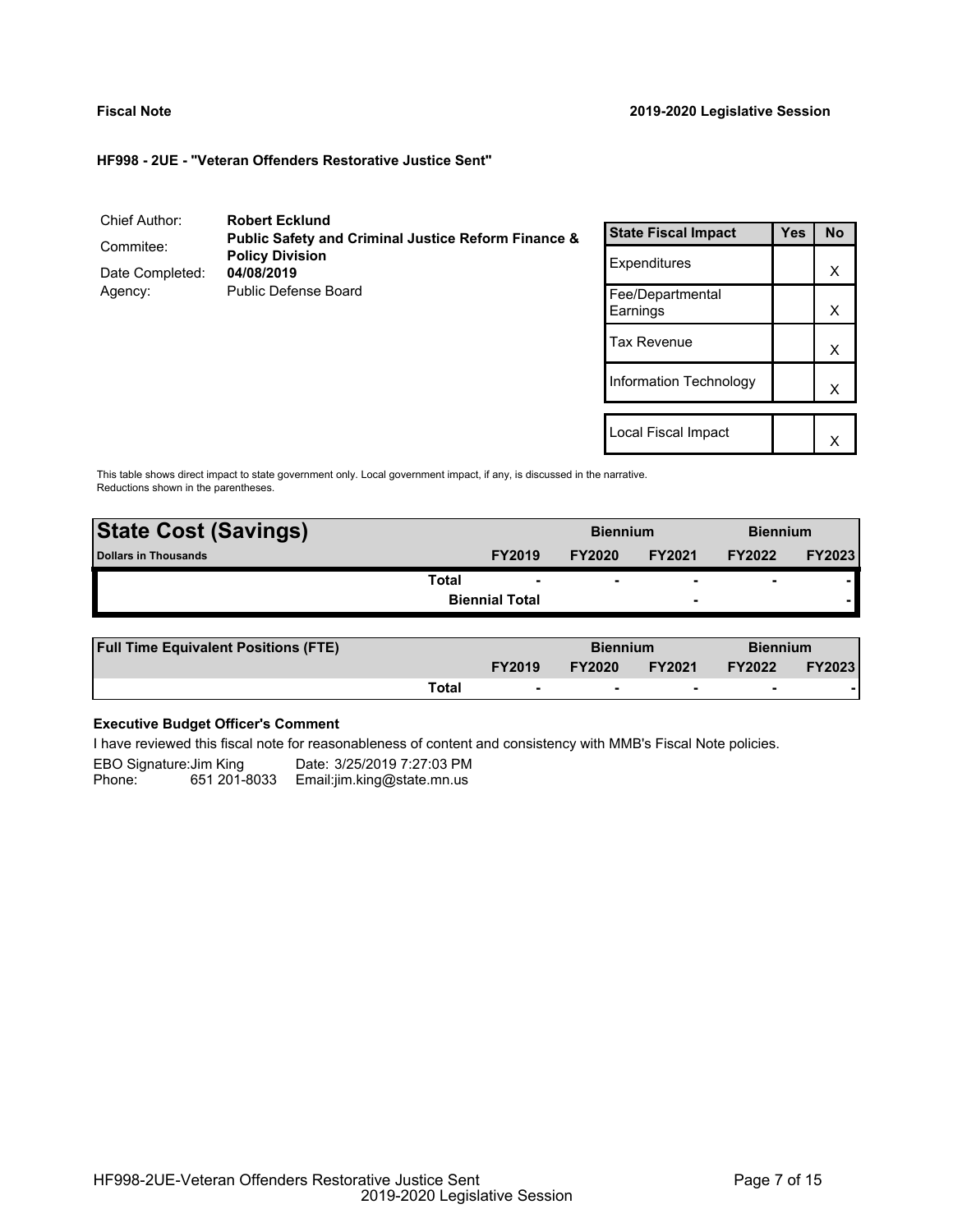This table shows direct impact to state government only. Local government impact, if any, is discussed in the narrative. Reductions are shown in parentheses.

\*Transfers In/Out and Absorbed Costs are only displayed when reported.

| State Cost (Savings) = 1-2                        |                       |               | <b>Biennium</b>          |               | <b>Biennium</b> |
|---------------------------------------------------|-----------------------|---------------|--------------------------|---------------|-----------------|
| <b>Dollars in Thousands</b>                       | <b>FY2019</b>         | <b>FY2020</b> | <b>FY2021</b>            | <b>FY2022</b> | <b>FY2023</b>   |
|                                                   | <b>Total</b><br>-     |               |                          |               |                 |
|                                                   | <b>Biennial Total</b> |               | $\overline{\phantom{0}}$ |               |                 |
| 1 - Expenditures, Absorbed Costs*, Transfers Out* |                       |               |                          |               |                 |
|                                                   | <b>Total</b><br>٠     | ۰             | $\overline{\phantom{0}}$ | ٠             |                 |
|                                                   | <b>Biennial Total</b> |               | $\overline{\phantom{0}}$ |               |                 |
| 2 - Revenues, Transfers In*                       |                       |               |                          |               |                 |
|                                                   | <b>Total</b><br>٠     | ۰             | $\overline{\phantom{0}}$ | ٠             |                 |
|                                                   | <b>Biennial Total</b> |               |                          |               |                 |

# **Bill Description**

## **Assumptions**

We do not anticipate a significant increase in caseload or workload as a result of this bill.

## **Expenditure and/or Revenue Formula**

**Long-Term Fiscal Considerations**

**Local Fiscal Impact**

**References/Sources**

**Agency Contact: Agency Fiscal Note Coordinator Signature:** Kevin Kajer **Date:** 3/25/2019 9:02:19 AM **Phone:** 612 279-3508 **Email:** Kevin.kajer@pubdef.state.mn.us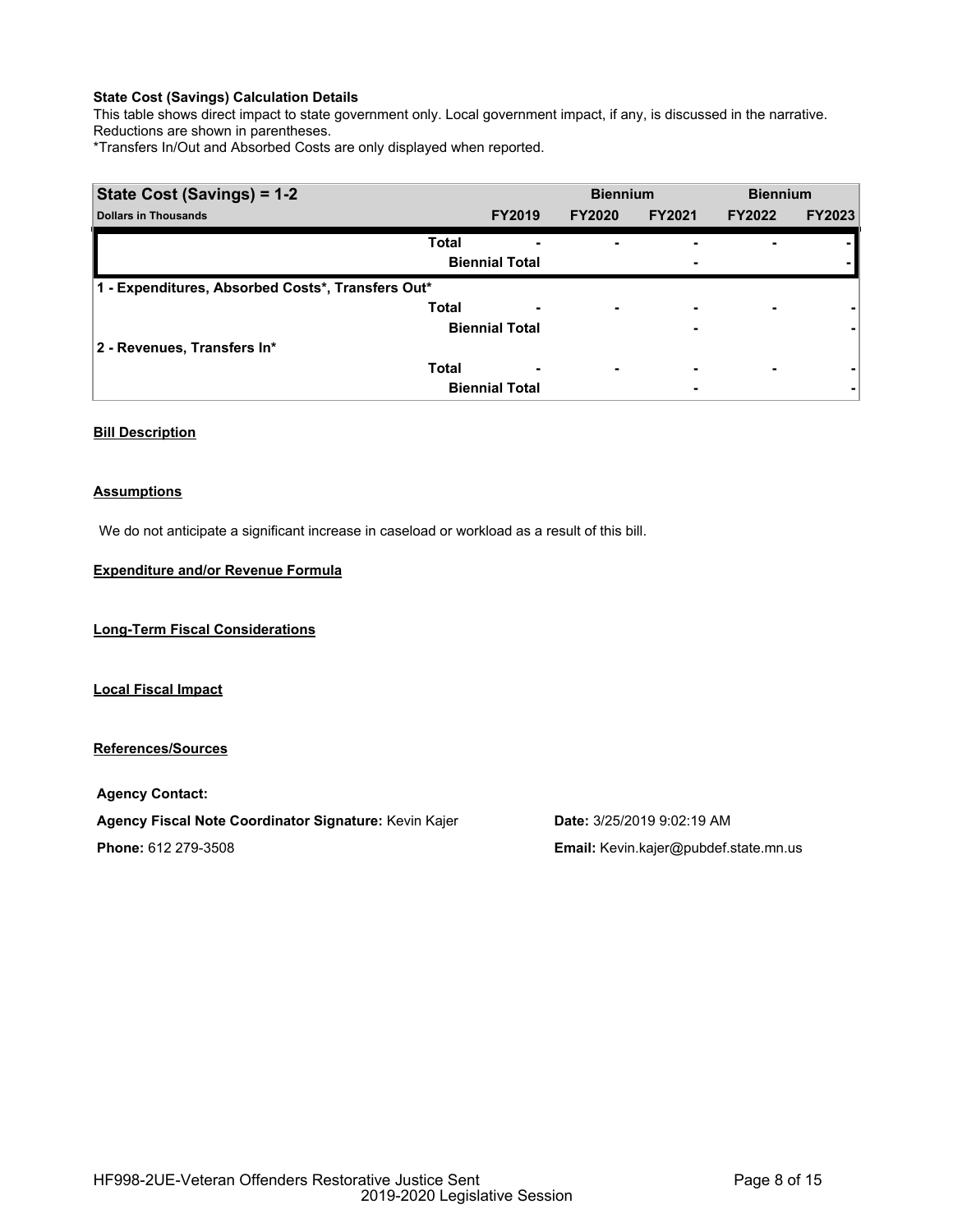Local Fiscal Impact

X

**HF998 - 2UE - "Veteran Offenders Restorative Justice Sent"**

| Chief Author:                         | <b>Robert Ecklund</b>                                          |                              |            |           |
|---------------------------------------|----------------------------------------------------------------|------------------------------|------------|-----------|
|                                       | <b>Public Safety and Criminal Justice Reform Finance &amp;</b> | <b>State Fiscal Impact</b>   | <b>Yes</b> | <b>No</b> |
| Commitee:<br><b>Policy Division</b>   |                                                                |                              |            |           |
| Date Completed:                       | 04/08/2019                                                     | Expenditures                 |            | X         |
| Sentencing Guidelines Comm<br>Agency: |                                                                | Fee/Departmental<br>Earnings |            | X         |
|                                       |                                                                | <b>Tax Revenue</b>           |            | X         |
|                                       |                                                                | Information Technology       |            | X         |
|                                       |                                                                |                              |            |           |

This table shows direct impact to state government only. Local government impact, if any, is discussed in the narrative. Reductions shown in the parentheses.

| <b>State Cost (Savings)</b> |                       |               | <b>Biennium</b>          |               | <b>Biennium</b> |  |
|-----------------------------|-----------------------|---------------|--------------------------|---------------|-----------------|--|
| <b>Dollars in Thousands</b> | <b>FY2019</b>         | <b>FY2020</b> | <b>FY2021</b>            | <b>FY2022</b> | <b>FY2023</b>   |  |
| <b>Total</b>                |                       | -             | $\overline{\phantom{0}}$ | -             |                 |  |
|                             | <b>Biennial Total</b> |               | $\overline{\phantom{0}}$ |               |                 |  |
|                             |                       |               |                          |               |                 |  |

| <b>Full Time Equivalent Positions (FTE)</b> |       | <b>Biennium</b> |               | <b>Biennium</b> |               |               |
|---------------------------------------------|-------|-----------------|---------------|-----------------|---------------|---------------|
|                                             |       | <b>FY2019</b>   | <b>FY2020</b> | <b>FY2021</b>   | <b>FY2022</b> | <b>FY2023</b> |
|                                             | Total | -               |               |                 |               |               |

# **Executive Budget Officer's Comment**

I have reviewed this fiscal note for reasonableness of content and consistency with MMB's Fiscal Note policies.

EBO Signature:Jim King Date: 3/25/2019 7:27:48 PM<br>Phone: 651 201-8033 Email:jim.king@state.mn.us 651 201-8033 Email:jim.king@state.mn.us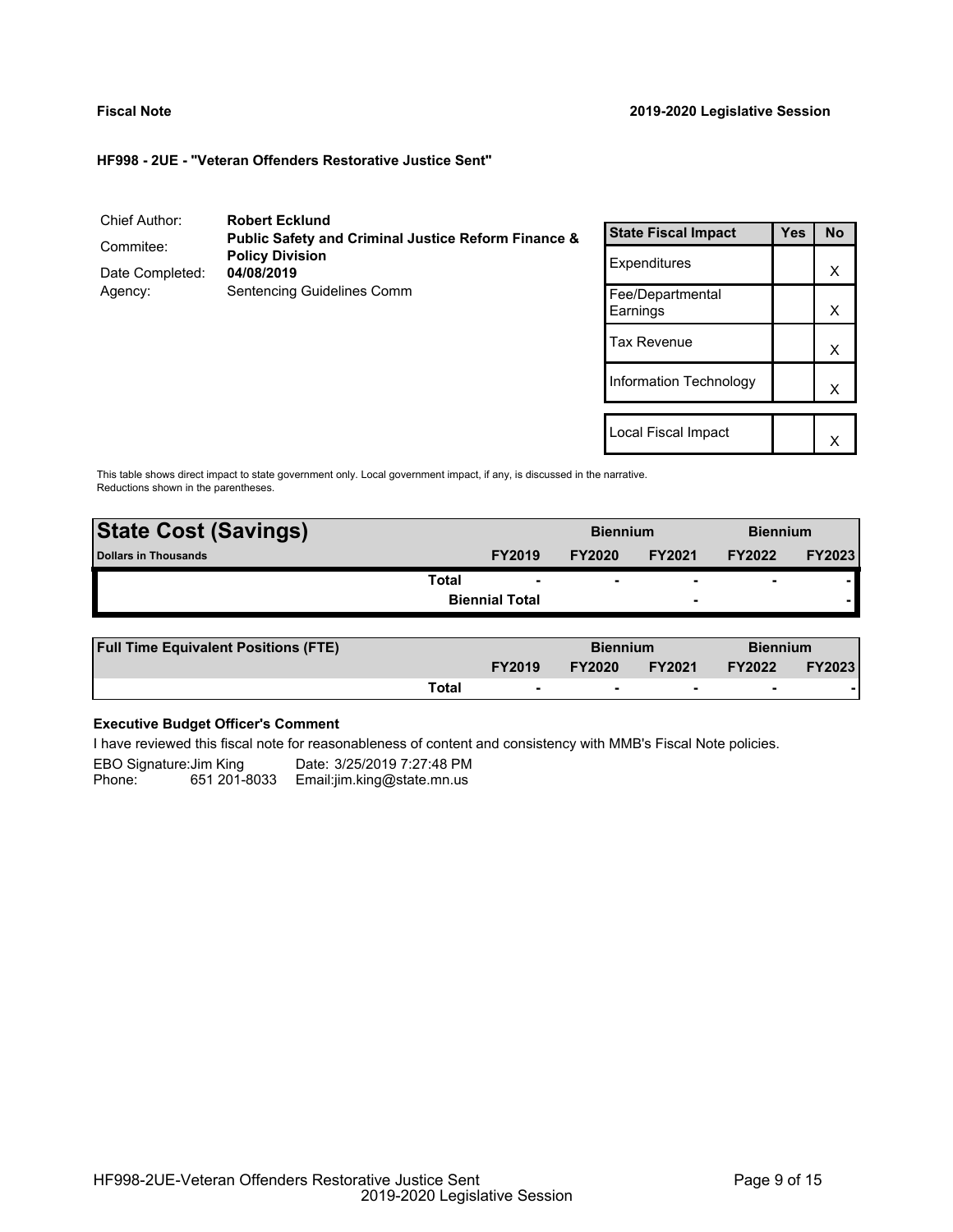This table shows direct impact to state government only. Local government impact, if any, is discussed in the narrative. Reductions are shown in parentheses.

\*Transfers In/Out and Absorbed Costs are only displayed when reported.

| State Cost (Savings) = 1-2                        |              | <b>Biennium</b>       |                          | <b>Biennium</b> |               |               |
|---------------------------------------------------|--------------|-----------------------|--------------------------|-----------------|---------------|---------------|
| <b>Dollars in Thousands</b>                       |              | <b>FY2019</b>         | <b>FY2020</b>            | <b>FY2021</b>   | <b>FY2022</b> | <b>FY2023</b> |
|                                                   | <b>Total</b> |                       |                          | -               |               |               |
|                                                   |              | <b>Biennial Total</b> |                          | ٠               |               |               |
| 1 - Expenditures, Absorbed Costs*, Transfers Out* |              |                       |                          |                 |               |               |
|                                                   | <b>Total</b> | -                     | ۰                        | ٠               | ٠             |               |
|                                                   |              | <b>Biennial Total</b> |                          | ٠               |               |               |
| 2 - Revenues, Transfers In*                       |              |                       |                          |                 |               |               |
|                                                   | <b>Total</b> | ٠                     | $\overline{\phantom{0}}$ | ٠               | ٠             |               |
|                                                   |              | <b>Biennial Total</b> |                          | ٠               |               |               |

## **Bill Description**

This bill establishes presentence supervision procedures for veterans with service-related disorders facing felony charges. Subdivision 1 establishes deferred judgment procedures for criminal offenses related to service-related disorders. If a defendant is a service member or veteran charged with an offense no more severe than Severity Level (SL) 7 on the standard grid or D7 on the drug grid who could be sentenced to a county jail or state correctional facility, and the defendant alleges that the offense was committed as a result of sexual trauma, traumatic brain injury, post-traumatic stress disorder, substance abuse, or mental health conditions stemming from military service, then the court must, before entering a guilty plea, make a determination as to the alleged service-related disorder. If the offense is found or stipulated to be related to a service-related disorder, if the defendant is otherwise eligible for probation, and if the defendant pleads guilty and consents to the deferred judgment procedure, then the court must defer further proceedings without adjudicating guilt and place the defendant on probation. When available, the court and treatment program shall collaborate with the United States Departments of Defense and or Veterans Affairs to maximize services and benefits. The offender may be supervised by veterans treatment court programs where available.

An offender who requests to be sentenced under the new provision, must release or authorize access to military service and records relating to the alleged condition. The court must make a finding based on clear and convincing evidence whether the defendant suffers from a diagnosable condition and whether that condition stems from military service.

If residential treatment is ordered as a condition of probation, the defendant shall earn sentence credit for residential treatment time served. Subdivision 1 also provides optional guidance regarding the parameters of such treatment.

Subdivision 2(a) and 2(c) establish dismissal relief for defendants who were eligible for deferred judgment procedures under subdivision 1 at the time they were placed on probation. After notice to the victim and prosecutor, and hearing, a court must discharge such a person and dismiss the proceedings, without adjudication of guilt, if the defendant is in substantial compliance with probation conditions, has successfully participated in court-ordered treatment and services to address the service-related disorder, does not represent a health or safety danger, and whose demonstrated, significant benefit from court-ordered education, treatment, or rehabilitation clearly shows that discharge and dismissal is in the interests of justice. To aid the court in determining whether granting such relief is in the interests of justice, Subdivision 2(b) gives the court a list of optional considerations. The records of such proceedings shall be nonpublic, but records shall be maintained by the BCA for purposes of future criminal investigation. If the offender violates the conditions of probation, the court may enter an adjudication of guilt and proceed as otherwise provided.

Subdivision 2(d) establishes alternative relief for offenses whose presumptive sentence is commitment to prison; for such offenses, the court may employ the factors in subd. 2(a) to justify a mitigated dispositional departure, or any appropriate sentence; a finding of those factors causes a defendant to be presumably amenable to probation. Subdivision 2(e) exempts offenses subject to predatory offender registration requirements from dismissal procedures.

Subdivisions 3 and 4 authorize optional veterans' courts and local diversion programs.

The bill is effective August 1, 2019.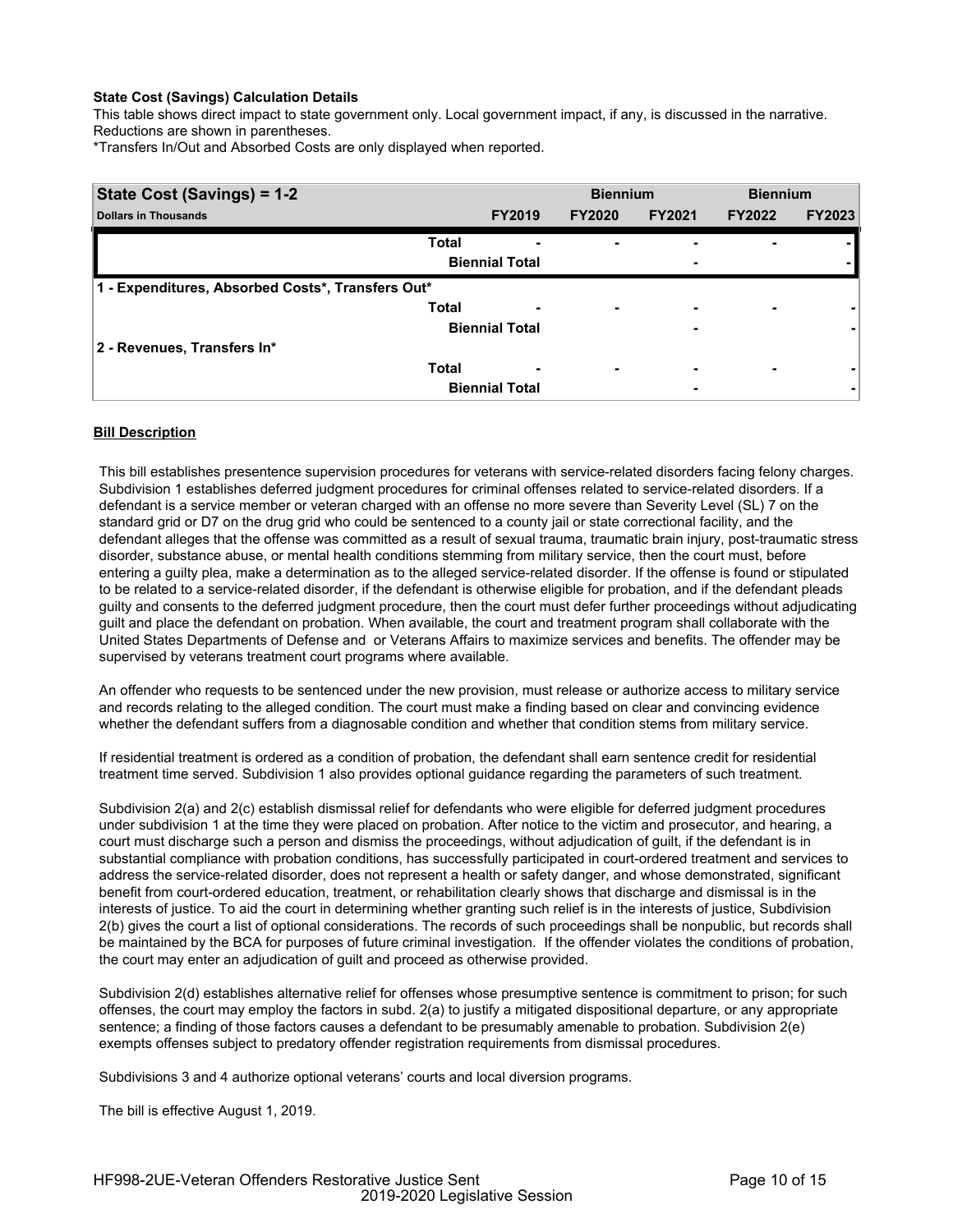# **Assumptions**

By the phrase, "if the defendant is otherwise eligible for probation," it is assumed that neither the dismissal nor departure relief of subd. 2 is available to an offender facing a mandatory, executed prison term for which no departure is permitted.

It is assumed that the dismissal relief (subd. 2(c)) is not available for offenders facing presumptive commitment to prison; for such offenders, it is assumed that only the departure relief (subd. 2(d)) is available.

By the phrase, "the defendant is presumed amenable to probation," it is assumed that a finding of the factors listed in subd. 2(a) will effectively nullify the presumption of commitment that might otherwise exist for such offenders.

It is assumed that the dismissal procedures of subd. 2(c) and the departure procedures of subd. 2(d) apply to any offender on probation as of August 1, 2019, who can establish eligibility under subdivision 1 and who can establish the existence of the factors found in subd. 2(a). However, because subdivision 1 did not exist heretofore, it is assumed that few offenders would have been placed on deferred judgement pursuant to subdivision 1 and therefore be eligible for the dismissal or departure relief of subdivision 2. On the other hand, it is assumed that the law will, upon enactment, have immediate effect for eligible guilty pleas, with the first defendants to benefit from dismissal or departure relief to do so upon completion of probation.

Section 3.F, Military Veterans, of the Minn. Sentencing Guidelines states: "Under Minn. Stat. § 609.115, subd. 10, when a defendant is convicted of a crime, the court must inquire whether the defendant is currently serving in or is a veteran of the armed forces of the United States, and if so, may take further action as permitted by that provision." It is assumed that the Commission will modify this section of the Guidelines, as well as the section on grounds for mitigated departures, to comport with the bill's language.

MSGC has no information as to how many felony offenses are committed by veterans and how many might qualify for the discharge and dismissal procedure.

According to the Minn. Department of Corrections (DOC), on January 1, 2019, six percent of offenders incarcerated in a Minnesota Correctional Facility (569 of 9,479), self-reported that they were a veteran. This is similar to a Bureau of Justice Statistics (BJS) report indicating that, from 2011-12, eight percent of state and federal inmates were reportedly veterans.

According to BJS data, about half of the incarcerated veterans reported having been diagnosed with a mental health disorder. Thus, it is assumed that about 3 percent of DOC inmates are veterans with a mental health disorder. It is not known how many of those mental health disorders are service-connected, nor offense-connected. Assuming that one-third are both service- and offense-connected and would have been able to satisfactorily complete probation and meet the requirements of subd. 2(a) of the bill, it is assumed that 1 percent of DOC inmates would have been eligible for departure under subd. 2(d) of the bill. It is therefore assumed that 1 percent of offenders in the future who would otherwise receive prison sentences would be eligible for departure, excluding offenders on the sex offender grid, predatory offenses, and offenses ranked at SL 8/D8 and above.

In 2017, there were 2,354 offenders sentenced to prison for offenses ranked at SL 7 or below who had presumptive prison sentences (aggravated dispositional departures excluded because most are requests for prison). In 2017, there were 780 offenders who received prison sentences for drug offenses that would be ranked at SL D7 or below on the Drug Grid. Therefore, a total of 3,134 might be eligible for mitigated dispositional departures based on their offense. If one percent were to qualify as veterans who meet the criteria in 2(a), that would result in 31 additional offenders a year receiving mitigated dispositional departures. However, it is possible that many veterans who commit offenses due to mental health issues resulting from military service who are amenable to probation are already receiving mitigated dispositional departures.

In 2017, 7,350 offenders received non-prison sentences for offenses that were non-drug offenses at SL7 or below. This figure excludes offenders who received mitigated dispositional departures (1,105) because they are assumed not to be eligible for deferral and dismissal. In 2017, there were 3,982 offenders who received non-prison sentences for drug offenses that would be ranked at SL D7 or below on the Drug Grid. A total of 11,332 offenders might be eligible for deferral and dismissal under subd. 2(c); based on their offense. If one percent of the 11,332 offenders were to qualify as veterans who meet the criteria in 2(a), it is estimated that 113 offenders might receive deferrals and dismissals under the provisions of this bill.

It is assumed that offenders who qualify for deferral and dismissal will serve less time in local correctional facilities because they will receive credit for time in treatment. However, this savings may be offset to some extent by time served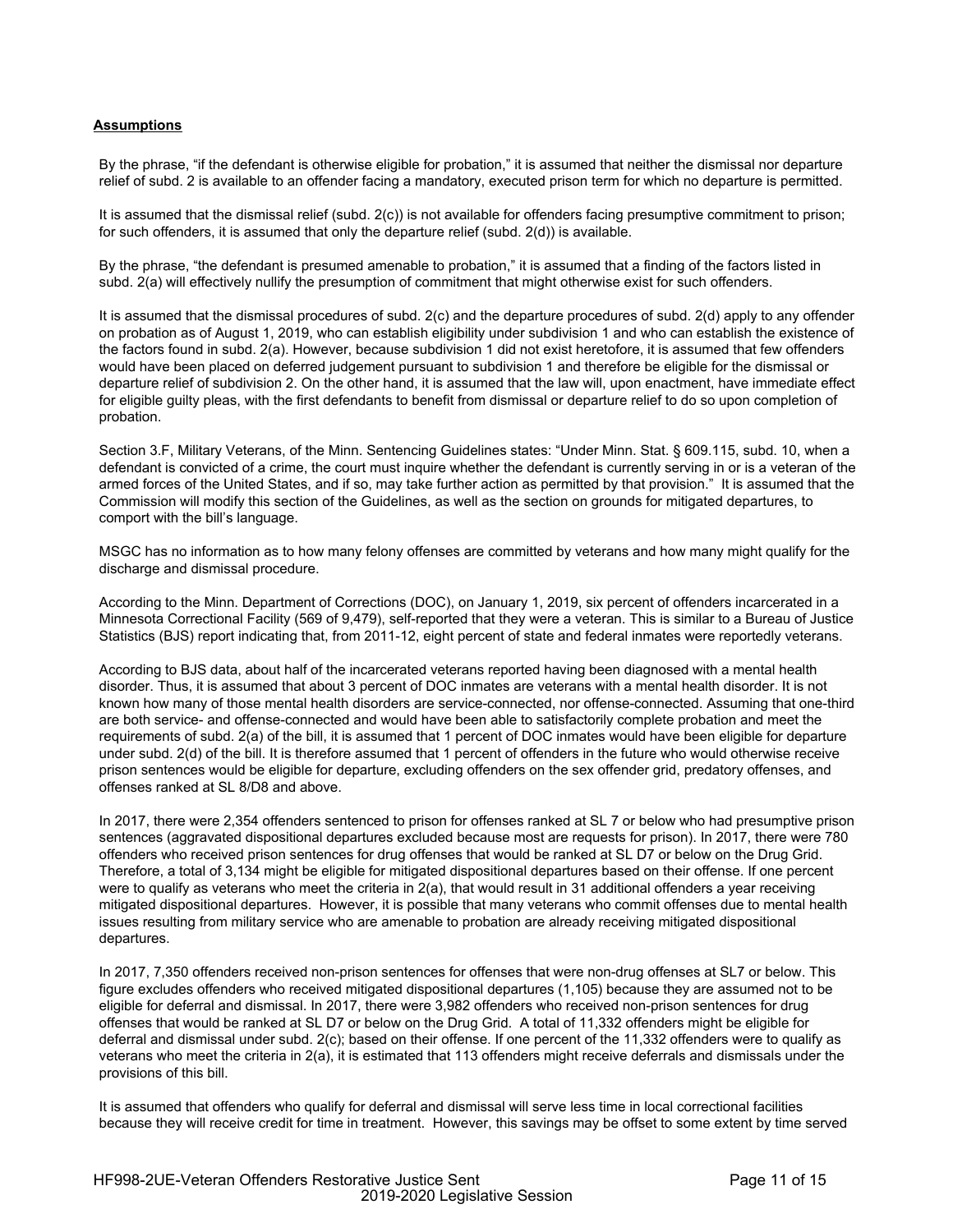in local facilities by offenders receiving subd. 2(d) departures. It is also not known what percent of those deferrals might end in probation violations which could end in the imposition of a sentence.

## **Expenditure and/or Revenue Formula**

NA

## **Long-Term Fiscal Considerations**

If the bill results in an increase in mitigated dispositional departures, there could be some eventual prison bed savings. The 3,134 offenders sentenced to prison who could possibly qualify for a departure under 2(d) will eventually use 5,589 beds. If one percent of those prison beds are saved, the eventual savings would be 56 beds. It is estimated that 30 beds would be saved in FY2020, 45 in FY2021, 52 in FY2022, 55 in FY2023 and FY2024 and 56 in FY2025 and every year after.

If 113 offenders a year receive deferral and dismissals, there could be long-term savings in probation supervision costs if those offenders receive probation dismissals sooner than would have if a sentence was imposed.

## **Local Fiscal Impact**

Because it is assumed that this bill will result in qualifying veterans serving less time in local correctional facilities, there may be some local government fiscal impact. Because MSGC cannot identify veteran offenders, it is unable to estimate an impact at this time.

#### **References/Sources**

Minn. Sentencing Guidelines Commission. Minn. Sentencing Guidelines and Commentary (2018).

Duwe, Grant. "RE: Veterans information for SF 1153." Message to Anne Wall.

Bureau of Justice Statistics. Veterans in Prison and Jail, 2011-12. Retrieved at http://www.bjs.gov/index.cfm?ty=pbdetail&iid=5479.

## **Agency Contact:**

**Agency Fiscal Note Coordinator Signature:** Anne Wall **Date:** 3/22/2019 8:32:34 AM

**Phone:** 651 757-1721 **Email:** Anne.Wall@state.mn.us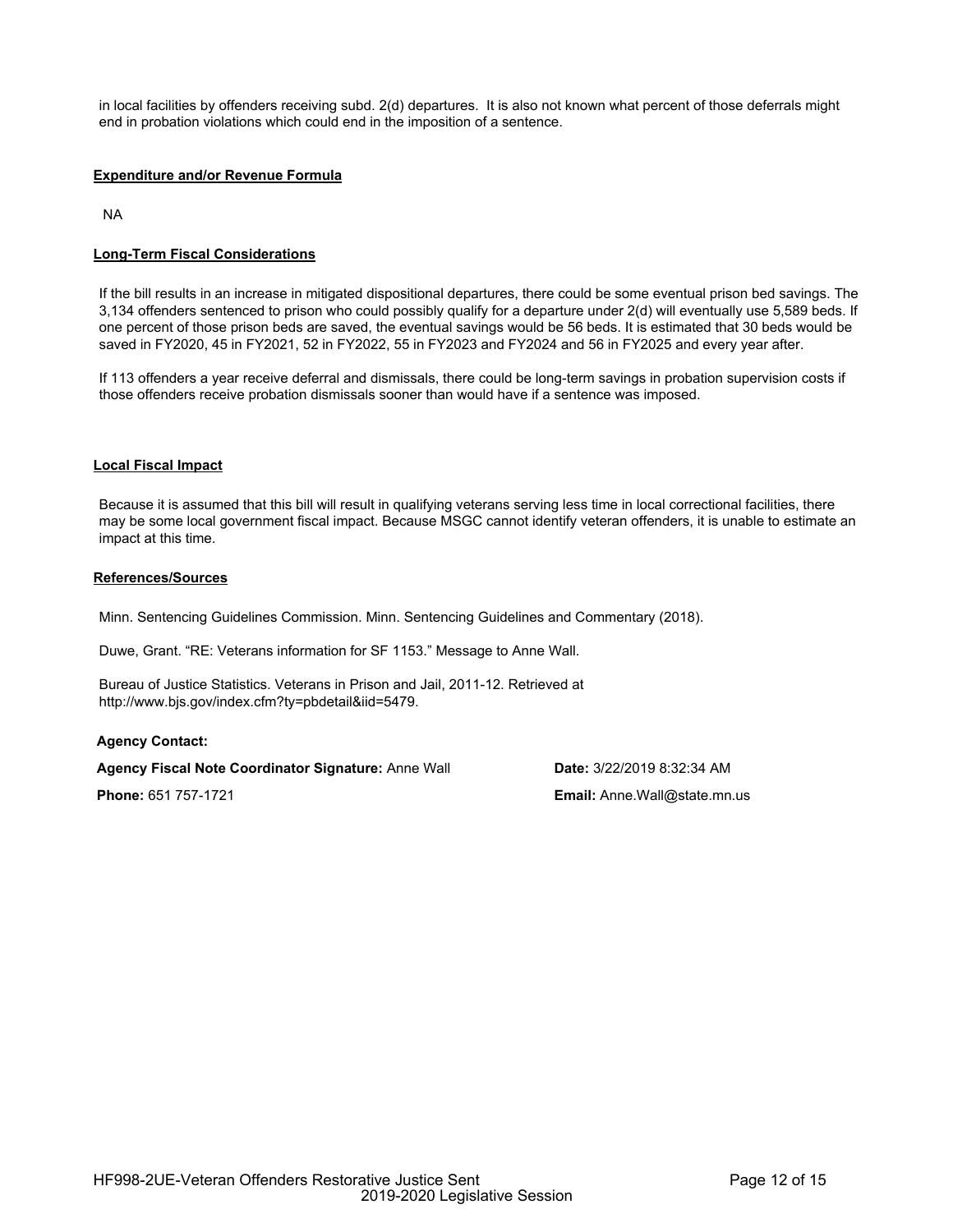$\vert x \vert$ 

### **HF998 - 2UE - "Veteran Offenders Restorative Justice Sent"**

| Chief Author:   | <b>Robert Ecklund</b>                                          |                              |            |           |
|-----------------|----------------------------------------------------------------|------------------------------|------------|-----------|
|                 | <b>Public Safety and Criminal Justice Reform Finance &amp;</b> | <b>State Fiscal Impact</b>   | <b>Yes</b> | <b>No</b> |
| Commitee:       | <b>Policy Division</b>                                         |                              |            |           |
| Date Completed: | 04/08/2019                                                     | <b>Expenditures</b>          |            | X         |
| Agency:         | Supreme Court                                                  | Fee/Departmental<br>Earnings |            | Χ         |
|                 |                                                                | Tax Revenue                  |            | X         |
|                 |                                                                | Information Technology       |            | Χ         |
|                 |                                                                |                              |            |           |
|                 |                                                                | Local Fiscal Impact          |            | v         |

This table shows direct impact to state government only. Local government impact, if any, is discussed in the narrative. Reductions shown in the parentheses.

| <b>State Cost (Savings)</b> |                          |               | <b>Biennium</b>          |                          | <b>Biennium</b> |  |
|-----------------------------|--------------------------|---------------|--------------------------|--------------------------|-----------------|--|
| <b>Dollars in Thousands</b> | <b>FY2019</b>            | <b>FY2020</b> | <b>FY2021</b>            | <b>FY2022</b>            | <b>FY2023</b>   |  |
| Total                       | $\overline{\phantom{0}}$ | ۰             |                          | $\overline{\phantom{0}}$ |                 |  |
|                             | <b>Biennial Total</b>    |               | $\overline{\phantom{0}}$ |                          |                 |  |
|                             |                          |               |                          |                          |                 |  |

| <b>Full Time Equivalent Positions (FTE)</b> |       | <b>Biennium</b> |               | <b>Biennium</b> |               |               |
|---------------------------------------------|-------|-----------------|---------------|-----------------|---------------|---------------|
|                                             |       | <b>FY2019</b>   | <b>FY2020</b> | <b>FY2021</b>   | <b>FY2022</b> | <b>FY2023</b> |
|                                             | Total | $\sim$          |               |                 |               |               |

# **Executive Budget Officer's Comment**

I have reviewed this fiscal note for reasonableness of content and consistency with MMB's Fiscal Note policies.

EBO Signature:Jim King Date: 4/8/2019 4:10:12 PM<br>Phone: 651 201-8033 Email:jim.king@state.mn.us 651 201-8033 Email:jim.king@state.mn.us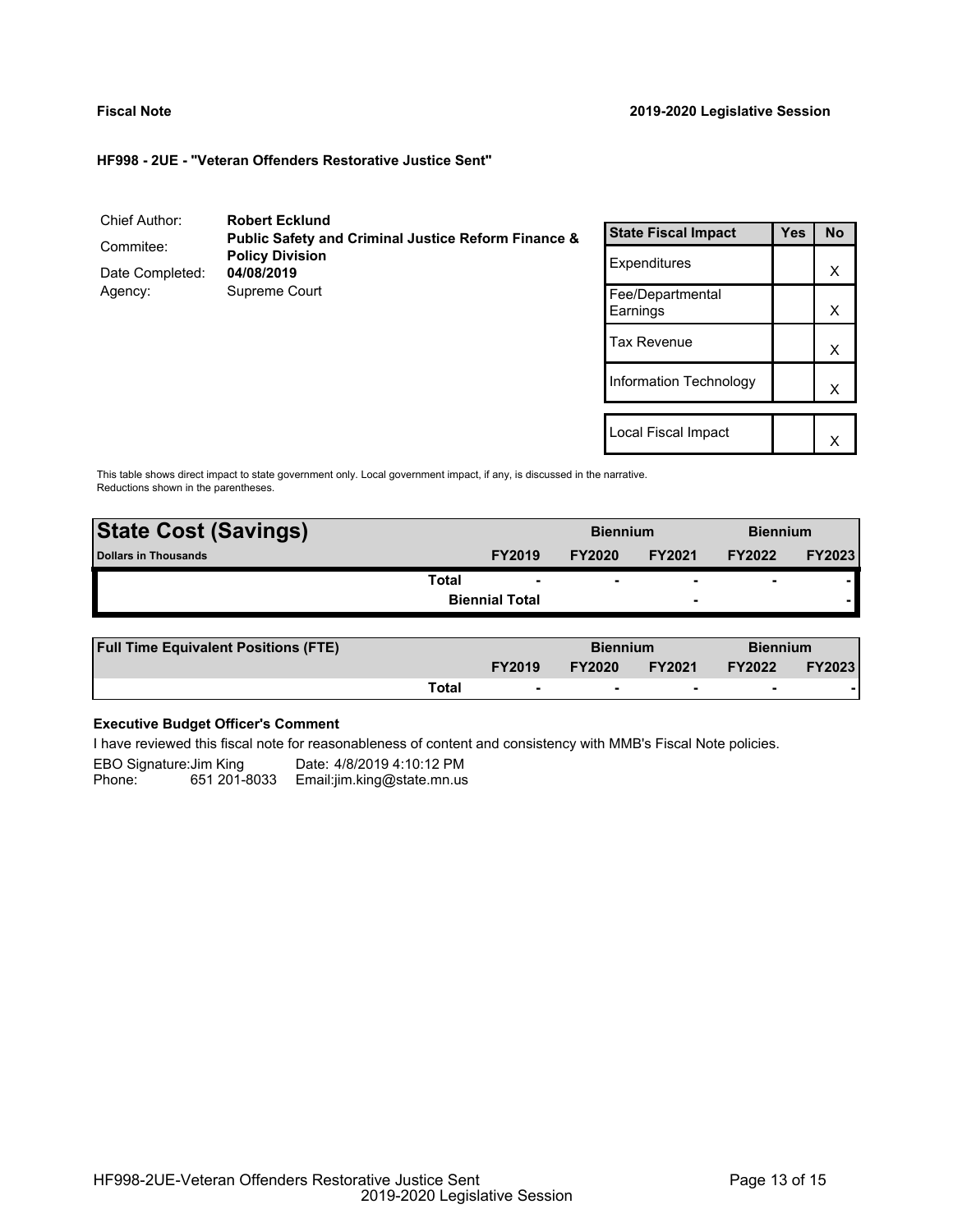This table shows direct impact to state government only. Local government impact, if any, is discussed in the narrative. Reductions are shown in parentheses.

\*Transfers In/Out and Absorbed Costs are only displayed when reported.

| State Cost (Savings) = 1-2                        |              | <b>Biennium</b>          |               | <b>Biennium</b> |               |               |
|---------------------------------------------------|--------------|--------------------------|---------------|-----------------|---------------|---------------|
| <b>Dollars in Thousands</b>                       |              | <b>FY2019</b>            | <b>FY2020</b> | <b>FY2021</b>   | <b>FY2022</b> | <b>FY2023</b> |
|                                                   | <b>Total</b> |                          |               | ۰               |               |               |
|                                                   |              | <b>Biennial Total</b>    |               | ٠               |               |               |
| 1 - Expenditures, Absorbed Costs*, Transfers Out* |              |                          |               |                 |               |               |
|                                                   | <b>Total</b> | $\overline{\phantom{0}}$ | ۰             | ٠               | ۰             |               |
|                                                   |              | <b>Biennial Total</b>    |               | ٠               |               |               |
| 2 - Revenues, Transfers In*                       |              |                          |               |                 |               |               |
|                                                   | <b>Total</b> | $\overline{\phantom{0}}$ |               | ۰               |               |               |
|                                                   |              | <b>Biennial Total</b>    |               | ۰               |               |               |

## **Bill Description**

HF998-2UE adds a new Minn. Stat. § 609.1056, Military Veteran Offenders Restorative Justice Sentence, which at subdivision 1 provides that if the court determines that a defendant charged with certain criminal offenses committed the offense as a result of conditions stemming from military service, the court, upon the entry of a guilty plea, shall not enter a judgment of guilty, and shall place the defendant on probation on certain conditions. If a condition is violated, the court may enter an adjudication of guilt. Subdivision 2 provides that a court must hold a public hearing not less than 15 days after notice to the parties and any victim and determine whether the person was eligible for the program, is in substantial compliance, and meets other requirements, and if so found, then upon the expiration of the probation period the court shall discharge the person and dismiss the proceedings, and a not public record shall be retained by the Bureau of Criminal Apprehension. Subdivision 3 provides that a county or judicial district may supervise the probation under this section through a veterans treatment court, and any other resources available to the court. Subdivision 4 provides that a county or city may establish and operate a veterans pretrial diversion program for eligible offenders without penalty under section 477A.0175 (Aid Reductions For Operating An Unauthorized Diversion Program).

## **Assumptions**

 It is assumed that the provisions of this bill will not result in additional criminal case filings and that it will not significantly impact the amount of time the Judicial Branch currently spends on these existing criminal cases. It is also assumed that if a defendant is not alleged and found to have violated a condition of probation, conviction cannot be entered, and the case will be dismissed at the end of the term of probation, whether or not a hearing is held, as required by existing case law. Finally, it is assumed that the records of these criminal cases, even if discharge and dismissal occurs, will remain public in the court's case management system unless and until a petition for expungement is filed and the petition granted by the court, or a judge otherwise orders the case expunged or sealed.

## **Expenditure and/or Revenue Formula**

It is not anticipated that the provisions of this bill will have a significant fiscal impact on the Judicial Branch.

# **Long-Term Fiscal Considerations**

None

## **Local Fiscal Impact**

None